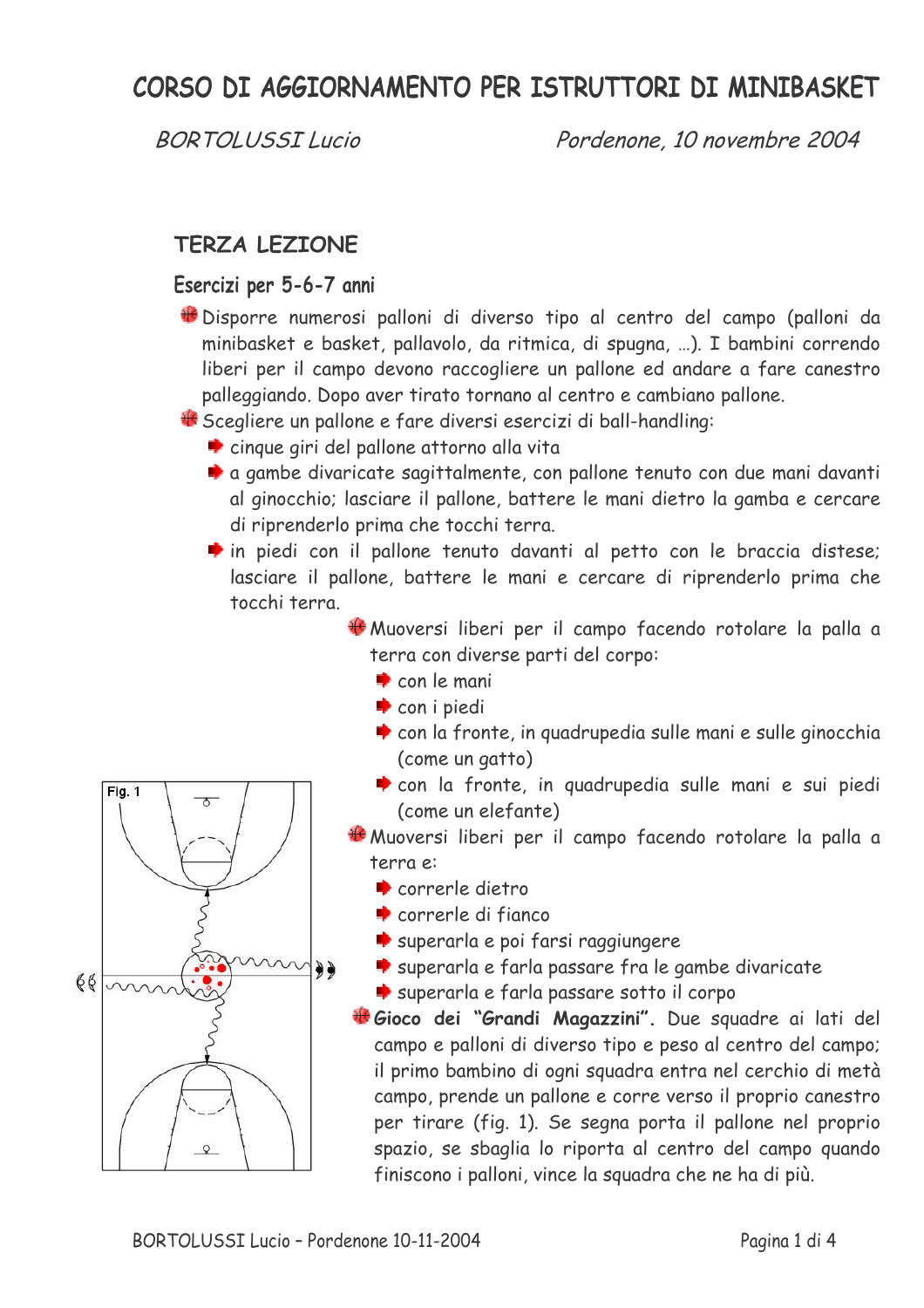

- Gara ti tiro "Serie A". Disporre una fila unica al lato di un canestro, ogni bambino con un pallone (fig. 2). Il primo della fila tira a canestro, se segna rimane in serie "A" e si rimette in fila, se sbaglia retrocede in serie "B" e forma una fila sull'altro lato dei canestro. Dalla serie "B" si può segnare e tornare in serie "A" oppure sbagliare ed andare in serie "C" (su un lato dell'altro canestro) e così via fino alla serie "D".
- #Gara di tiro "Eurolega". Stesso gioco con Eurolega, serie "A", "B", ed "C" (fig. 3). Si parte dalla serie "A", chi segna va in Eurolega e chi sbaglia va in serie "B". Chi segna dall'Eurolega vince il titolo. Contiamo chi vince l'Eurolega per più volte.
- Gioco dell'Ortolano. Un bambino senza palla al centro dell'area dei tre secondi con alcuni palloni e gli altri bambini attorno (fig. 4). I bambini devono entrare nell'area per prendersi un pallone, uscire e tirare a canestro, ma chi viene toccato dal difensore deve lasciare la palla (se l'ha gia presa) e uscire prima di poter riprovare a prenderla. Vince la squadra che riesce a fare più canestri in un certo periodo di tempo.
- Disporsi a coppie, con un pallone, liberi per il campo;
	- Due giri della palla attorno alla vita e passaggio
	- Due volte l'otto fra le gambe e passaggio
	- Due palleggi e passaggio
- A coppie con un pallone a testa;
	- Palleggiare in diversi modi, uno esegue e l'altro copia
	- Stesso gioco con un capitano. Quando il capitano decide, scambiarsi il pallone
	- Giocare a rubarsi il pallone, al segnale si cambia compagno
- A coppie con un pallone;
	- Passarsi la palla in modi diversi, al segnale chi ha la palla va alla ricerca di un altro compagno e riprende l'esercizio con il nuovo compagno
	- Stesso gioco con il bambino senza palla che cambia compagno
	- Chi ha la palla palleggia per il campo dove vuole e l'altro lo segue. Al segnale si fa rotolare la palla al compagno
- Gioco dell'Albero. A coppie un bambino con la palla e l'altro senza, chi è senza palla è l'Albero. I bambini portano a passeggio per la palestra il loro albero e ad un certo punto lo piantano dove vogliono all'interno del campo di basket e gli passano la palla girandogli intorno. L'Albero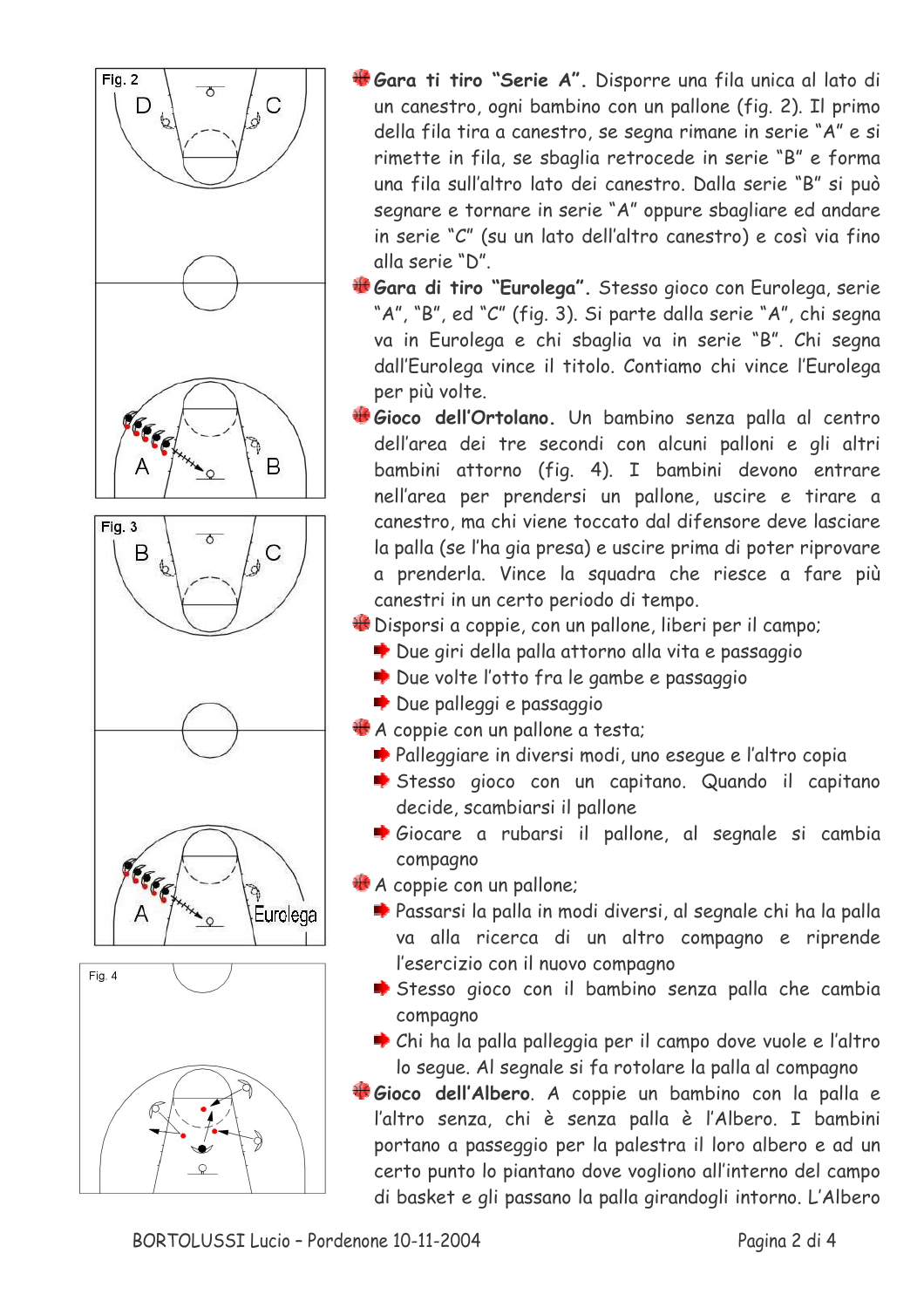

non si muove ma ruota attorno al piede perno per ripassare la palla al bambino. Al segnale tutti i bambini vanno a segnare in un canestro e gli Alberi nell'altro (recuperando il pallone). Vince la squadra che segna prima dieci canestri, se vincono gli Alberi diventano bambini e se vincono i bambini rimangono bambini.

Une squadre, una sotto canestro e una a metà campo, tutti con il pallone (fig. 5). Al segnale chi parte da sotto canestro deve cercare di superare la metà campo palleggiando, senza farsi toccare. L'altro bambino deve cercare di intercettarlo prima che superi la linea di metà campo, anche lui palleggiando.

## Esercizi per 7-8 anni

- Gioco del Portiere. Due porte a metà campo con un difensore al centro, una fila di attaccanti sotto canestro con un pallone a testa (fig. 6). Al segnale l'attaccante deve riuscire a fare goal passando in palleggio per una delle due porte, mentre il difensore deve cercare di impedirglielo rubandogli la palla e ostacolandolo.
	- Stesso gioco con due punti in palio, uno se fa goal e uno se dopo essere passato per la porta arriva anche a fare canestro (fig. 7). Il difensore deve difendere prima la porta e successivamente evitare di subire il canestro.
	- Stesso gioco con limiti di tempo; 5" per superare la metà campo e 8" per andare al tiro.
- Gioco a squadre due contro due con recupero; una coppia parte da sotto canestro con un pallone e l'altra da metà campo (fig. 8). Al segnale gli attaccanti partono in tic-tac mentre un difensore li ostacola da subito e l'altro deve aggirare un birillo prima di entrare in gioco. Si gioca due contro uno fino a quando il secondo difensore non recupera e poi si continua due contro due.
	- Stesso gioco in continuità; dopo il tiro, se i difensori riescono a recuperare la palla, giocano due contro due sull'altro canestro
- Gioco della rimessa. Due bambini in attacco e un difensore; un attaccante si dispone fuori dalla linea laterale con la palla mentre il compagno si smarca per ricevere il pallone. Il bambino in difesa lavora per anticipare il passaggio e ad ogni tre passaggi riusciti si cambiano le posizioni.
- Giochi di smarcamento con due attaccanti e un difensore. Un attaccante e il difensore dentro uno dei cerchi della